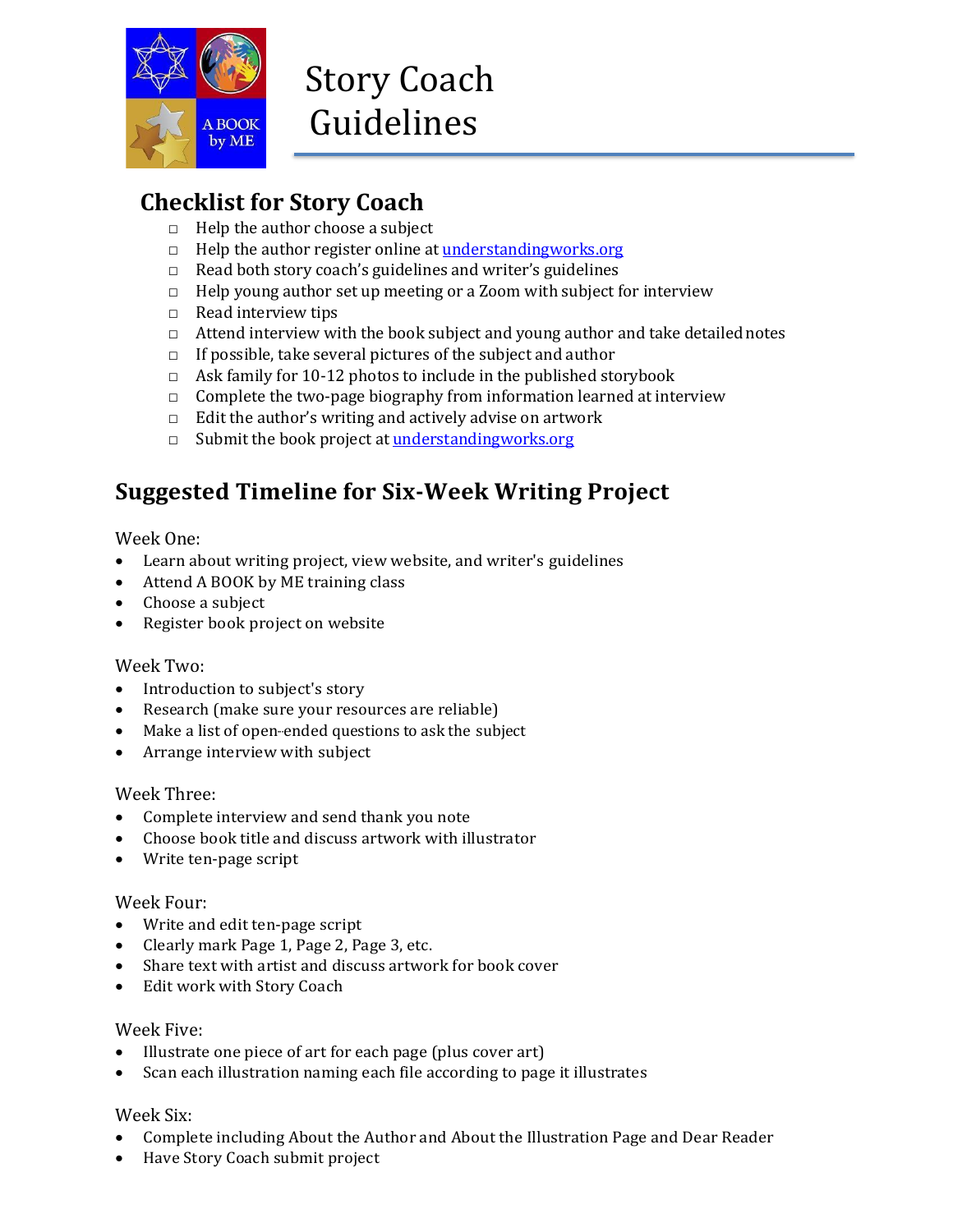

## **Interview**

- Arrange a meeting in person or via Zoom. Tell subject the interview typically takes an hour.
- Subject should be notified to bring 10-12 photos of their youth, teen years, service time, and their family. If the subject does not have a digital copy of these photos, you can 1) take a clear picture of the photograph using a cell phone 2) stop at a copy center and immediately return them 3) take the photos home to scan and return the originals.
- Take several photos of the young author with their subject. Because it will be included in the book, please make sure photo is clear.
- Subject should be notified that they will need to sign a release. Bring a copy of the release with you for the subject to review. The official release will be sent with a copy of the subject's proof book during the first stage of publishing. Subject will have opportunity edit their storybook as needed.
- Take detailed notes so that you can write a two-page biography of the subject. Write down dates as well. They will be needed for the curriculum timeline.
- Ask permission to record the interview if you are able. It's beneficial if you have trouble remembering details later.
- Encourage the author to follow up with a thank you phone call or thank youcard.

# **Writing**

Encourage the author to type their book on a word document. They can easily edit it and note the ten pages so we know where to make page breaks. When they finish, they can copy and paste their work onto the online submission form. The responsibility of the story coach during the writing process is to answer any questions that the author has and edit their final draft. Give constructive criticism regarding the period of time if needed (especially with artwork).

# **Illustrations**

Coach needs to watch the artwork for period clothing, military uniforms, housing, and buildings, etc. Artist can easily look on Google image and find what people were wearing and how roads looked in the early 1900s.

Illustrations are to be done on separate paper from the writing. The illustrator needs to use normal 8  $\frac{1}{2}$  x 11 computer paper. The illustrator can use any art supplies. Usually, illustrators use markers, crayons, colored pencils, etc. The illustrations should be dark, so they are easy to scan. Bright, bold colors make the illustrations more appealing to readers. When they are finished, the 11 illustrations (10 for each page of the book and one for the cover) must be scanned. The picture files must be labeled as the page numbers so that we can easily match the illustrations to the correct page.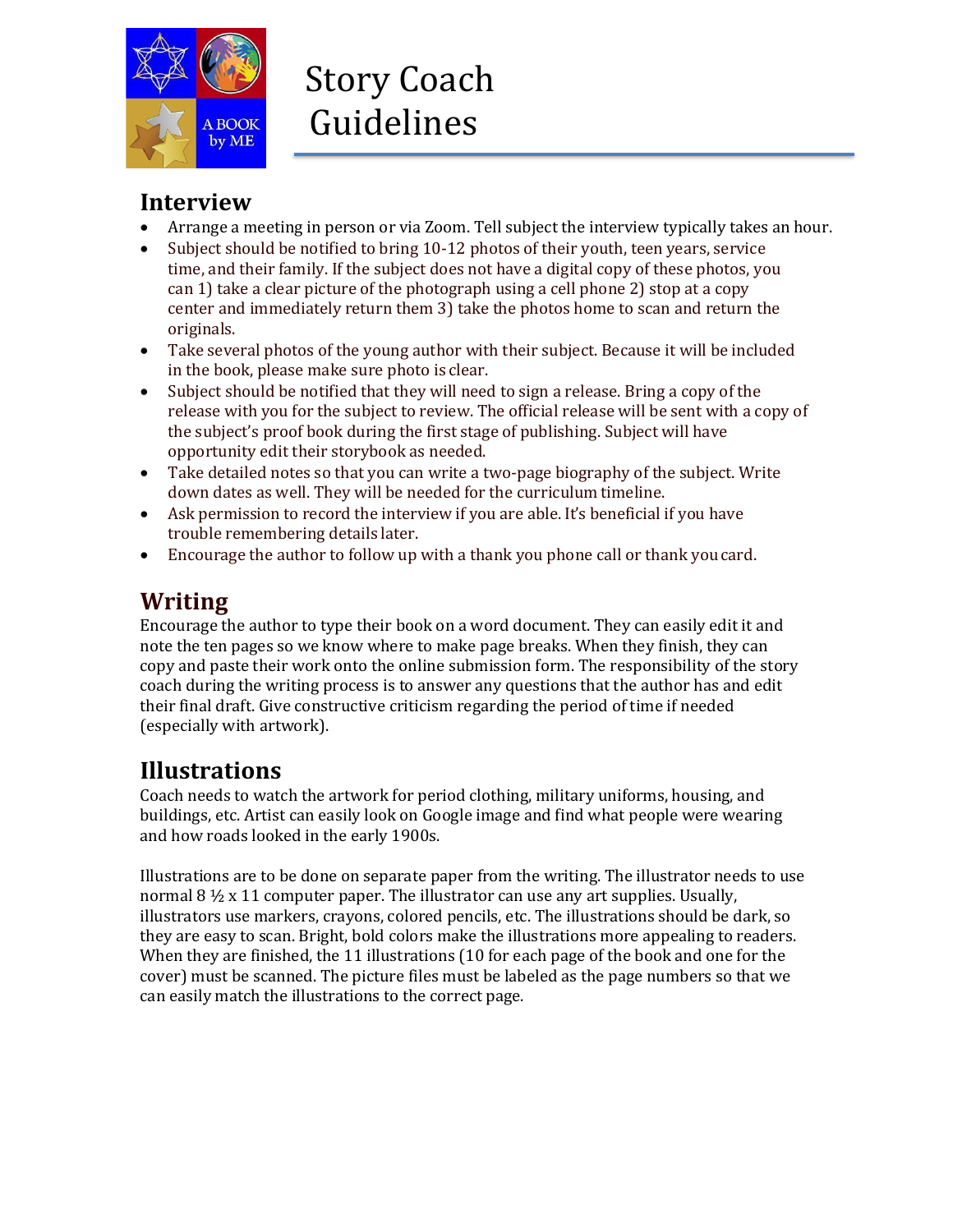

# Story Coach Guidelines

# **Two-page Biography**



You need to attend the interview with the author. It would be best if you help the author set up the interview with the subject and proofread the questions that the author has prepared. During the interview, please take detailed notes. Include dates in the biography. The two-page biography is a more comprehensive version of the story. Check facts and dates to reassure the biography is historically

accurate. If there is not enough information about the subject, add research information that corresponds with the storyline. This biography should 1,000 – 1,200 words long.

## **Dear Reader Page**

This page introduces the reader to the story but also has the potential to inspire a new young author. It is written as a letter to the reader from the author and illustrator. The first paragraph should introduce the young author and explain why they chose to do this project. The middle section needs to list the subject's name, date of birth, family members, favorite activities, and a few sentences about their story. The last paragraph is more thoughts from the young author. This space could be used to acknowledge the story coach and encourage future young authors. This page will include one of the old photos of the subject.

#### Dear Reader,

I'm from a small town in Illinois called Macomb. That's where the hero of our story, John  $\mathbf M$ oon, lives, too. Western Illinois University is in our town, and the college is a big part of John's story. It was a big experience meeting John, writing his story and creating the artwork, too. It was a labor of love for a true American hero. Let me introduce you to John:

#### Name: John Moon

- April 3, 1916 in Macomb, Illinois Born:
- John's father, Frank, was a contractor and mother, Sarah, Family: was a housewife. Much more than that, she was well known for helping people in need. There were many hobos who came through town from the railroad tracks. Sarah always had a kind word and a bite to eat for them. She became known as "Mother Moon." Frank and Sarah had ten children, five girls and five boys.



After high school, John went to Western Illinois Story: Teachers College (now called Western Illinois<br>University) in Macomb. He graduated with a major in chemistry and got a good job at Caterpillar Inc. in  $\,$ Peoria. He was working there when he heard about the Japanese bombing Pearl Harbor, By this time he was married with one small child, Immediately, he knew he had to do his part to make the world a safer place for his little boy

Sitting at the table with John and listening to him talk about Pearl Harbor and his reaction to the bombing being to protect his family, I was in awe. He made the history books<br>I've read real to me. John said he was inspired by his college football coach, Colonel Ray Hanson, a WWI and WWII hero. Like Coach Hanson, John joined the Marines because he felt it was best to fight in small groups. Now 103 years old, John still believes the Marines are mobile and the best.

He fought alongside his fellow Marines at Iwo Jima, one of the bloodiest battles in history. John says he is one of the luckiest men in the world. I think I was lucky to meet him and share his story with you.

 $\tilde{\mathbf{H}}$ 

Mary Hammond Young Author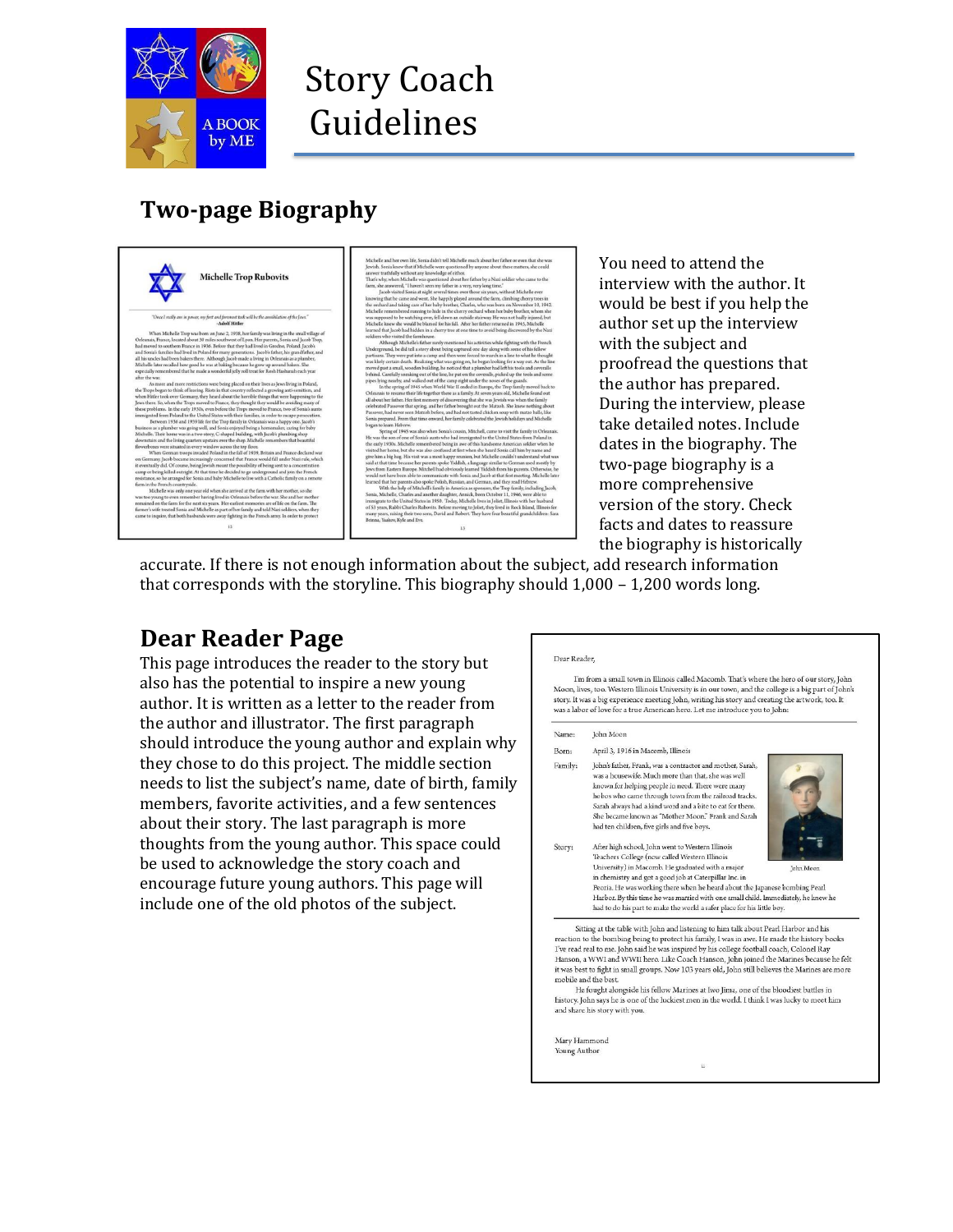

# Story Coach Guidelines

## **Book Summary**

The story coach is responsible for the synopsis on the back of the book cover. It should only be a maximum of 250 words. Summarize the story in a way that will make the story appealing to young people.



# **Photo Album**

This page includes 10-12 photos of the subject. When submitting the photos at [understandingworks.org, p](http://www.understandingworks.org/)lease name the picture file with the caption. For example, name the file according to who is in it and when or where it was taken.



## **Submissions**

Submit all the work at [understandingworks.org.](http://www.understandingworks.org/) Note: All submissions will be reviewed but not all will be published. All the information you need to submit your

Story Coach Submission Form is below. You will also need to fill out the Photo Submission form, which includes: 11 illustrations, 10-12 old photos of the subject, a photo with the author and subject, a headshot of the author, and a headshot of the illustrator.

| Check which series: Holocaust Human Rights |  | Heroes |  |
|--------------------------------------------|--|--------|--|

Dear Reader – Summarize the author's reason for writing and thoughts about their experiences writing for A BOOK by ME. (Maximum 250 words)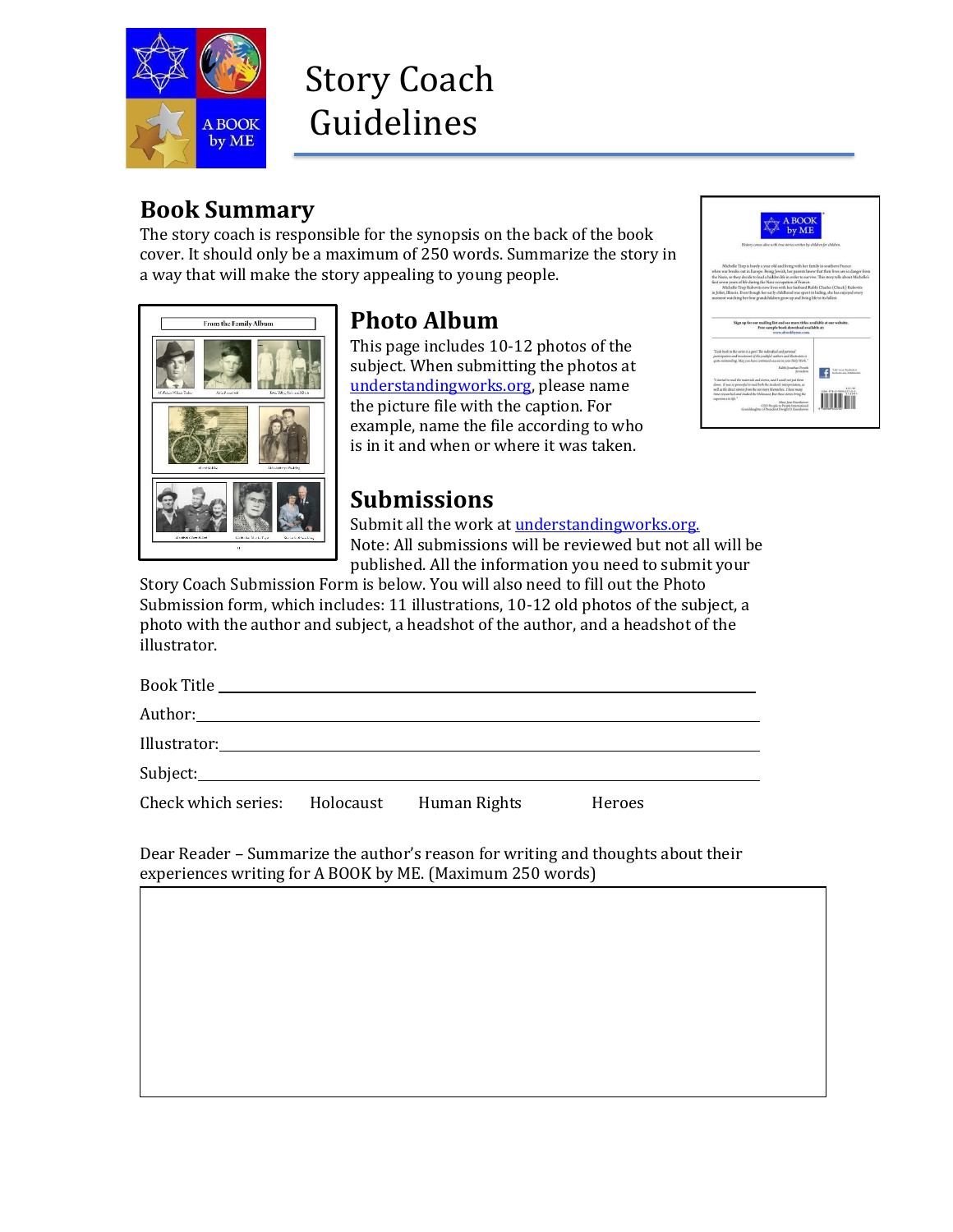

Dear Reader – List the subject's full name, date of birth, city and country of birth, family members (parents, siblings, spouse, children), and a short summary of the book.

Dear Reader – With the author, write a paragraph about any additional information about the interview, appreciation of the subject or story coach, or encouragement to new young authors. (Maximum 250 words)

Back Cover Summary – Summarize the story in a way that is appealing to young readers. (Maximum 250 words)